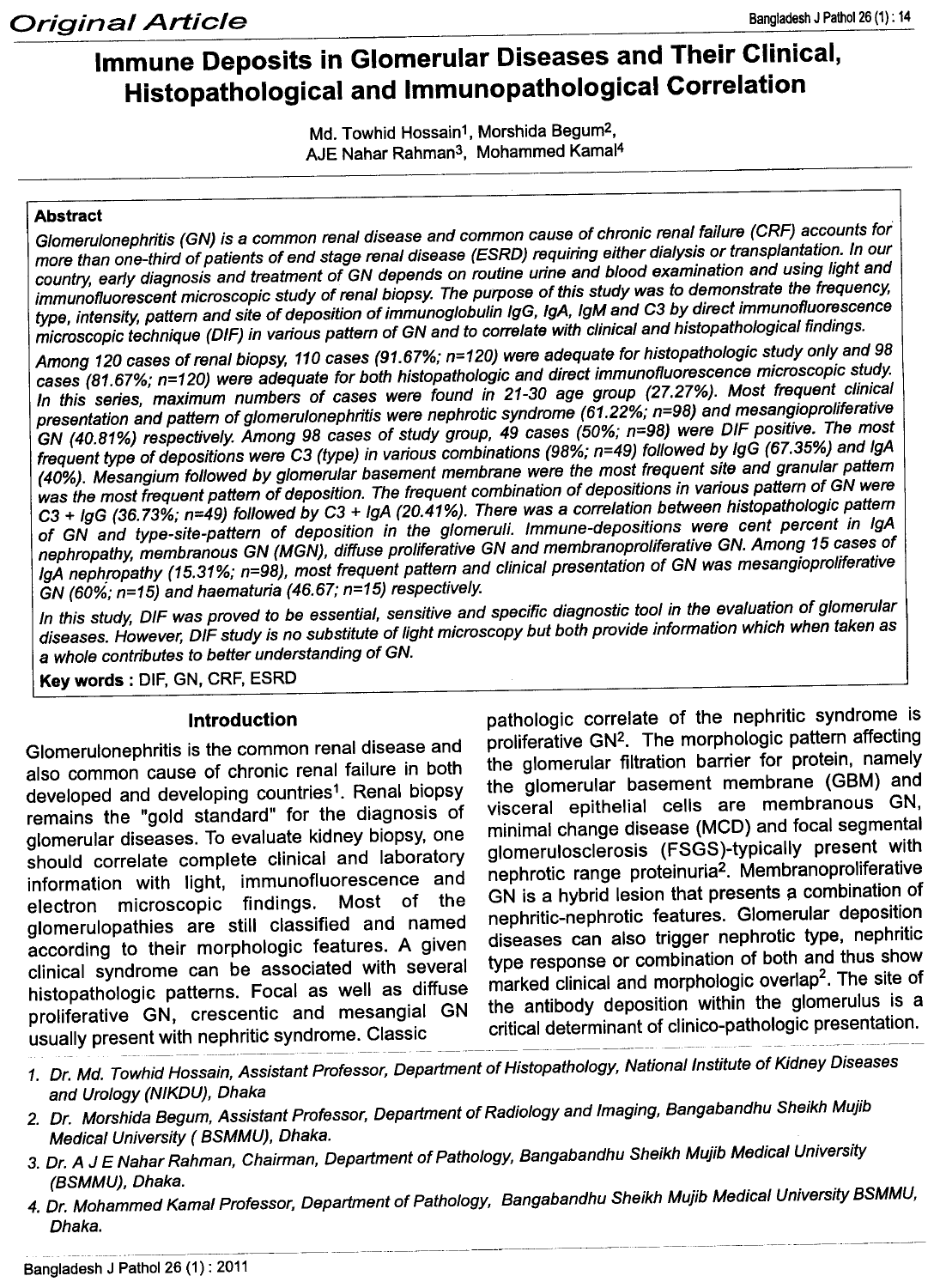Relatively anionic antigens are repelled by the GBM and trapped in the sub-endothelial and mesangial location usually causing proliferative GN2. Relatively cationic antigens tend to permeate GBM and deposits within sub-epithelial aspects of GBM and visceral epithelial cells causing nephrotic type response. Acute sub-endothelial deposits are responsible for leukocyte infiltration, vasoconstriction and thrombotic microangiopathy causing nephritic syndrome. But sub-epithelial, intramembranous immune-deposits usually cause nephrotic range proteinuria<sup>2</sup>.

Direct immunofluorescence microscopic (DIF) study has resulted in a considerable expansion in the understanding of human glomerular diseases<sup>3</sup>. It seems that there is a need to further study of the pattern of GN after applying the usual histopathologic technique. By DIF technique, it can correlate sometimes significantly with light microscopic diagnosis and clinical syndromes but impossible to group patients into any specific categories3. Immune-deposits of IgG-IgA/C3 were found higher frequency in patients of haematuria due to secondary cause and'patients with immunedeposits of IgA/C3 had recurring respiratory infection4. Since the treatment of glomerulonephritis is often determined by the histopathologic findings, any technique that identifies the particular lesion quickly, easily and definitely may be of clinical assistance. It is the combination of great sensitivity and specificity together with the use of histologic technique that makes immunofluorescence technique so useful. Therefore, an attempt to correlate the findings of this technique with the clinical and histological diagnosis will further enhance its reliability.

In the light of above context, renal biopsies were analyzed to detect and correlate the findings of DIF with the various pattern of glomerulonephritis and clinical syndromes.

# **Material and Methods**

Renal biopsy (needle biopsy) specimens were obtained from the clinically suspected and biopsy indicated patients of glomerulonephritis (GN) after proper willen and vecbul consent and studied in the Department of Pathology, Bangabandhu Sheikh Mujib Medical University (BSMMU), Dhaka and in the Histopathology Department of Armed Forces Institute of Pathology (AFIP), Dhaka during the period from January/1999-December/1999.

Patients were selected from the Department of Nephrology, Bangabandhu Sheikh Mujib Medical

University (BSMMU), Dhaka, Dhaka Medical College Hospital, Combined Military Hospital (CMH) and few other referral hospitals of Dhaka city.

One hundred and twenty (120) clinically diagnosed cases of nephrotic syndrome, nephritic syndrome, asymptomatic hematuria or proteinuria etc of various age groups were biopsied and preliminary included in this study. Clinical information was recorded in'a pre-designed proforma before doing histopathology and DIF study. Renal biopsies were performed by Nephrologist. At least two specimens of 12-20 mm in length renal tissues, one in10% formalin for histopathology (light microscopic study) and another one in normal saline for DIF study were taken. Cryostat machine (for frozen section), fluorescent microscope (NIKON; Labophot-2, model-661012, Japan), micropipette, phosphate buffer saline (PBS) and commercially prepared fluorescein isothiocyanate (FITC) conjugated goat antihuman IgG, IgA, IgM, and C3 reagent (Sanofi Diagnostics Pasteur, Inc. 1000 lake Hazeltine Drive, Chaska, USA, MN 55318. Cat-800-666-5111) were used for DIF study. Formalin-fixed processed tissue section were stained by both haematoxylin-eosin (H & E) and Periodic Acid Schiff (PAS) stain for histopathologic study. GBM thickness was observed under light microscope with PAS stain.

Histopathology of the biopsied specimens were performed by the author himself and thoroughly verified by at least two Histopatholgists-the Head of the Department of Pathology and the Professor of Pathology, BSMMU, Dhaka. The DIF study was performed by the Head of the Department of Histopathology of Armed Forces Institute of Pathology (AFIP), Dhaka and the author himself along with verification by the Head of the Department of Pathology, BSMMU, Dhaka.

Following were the criteria to define different terms and various patterns of GN.

Adequate for DIF study: Presence of at least one glomerulus under fluorescent microscope. Adequate for light microscopic study: Presence of at least 5 glomeruli under light microscope<sup>5</sup>. Mesangial proliferation: More than 3 mesangial cells embedded in matrix of one segment. Endothelial proliferation: More than 2 nuclei per capillary loops and leukocyte infiltration: More than 5 leukocytes per glomerulus6. Crescentic GN: When at least 50% of the glomeruli involved as crescents and minimal change disease (MCD) when no evidence of any change or presence of minimal mesangial proliferation of less than 50% of the glomeruli in a section<sup>7</sup>. Lesions are classified as focal or diffuse proliferative when they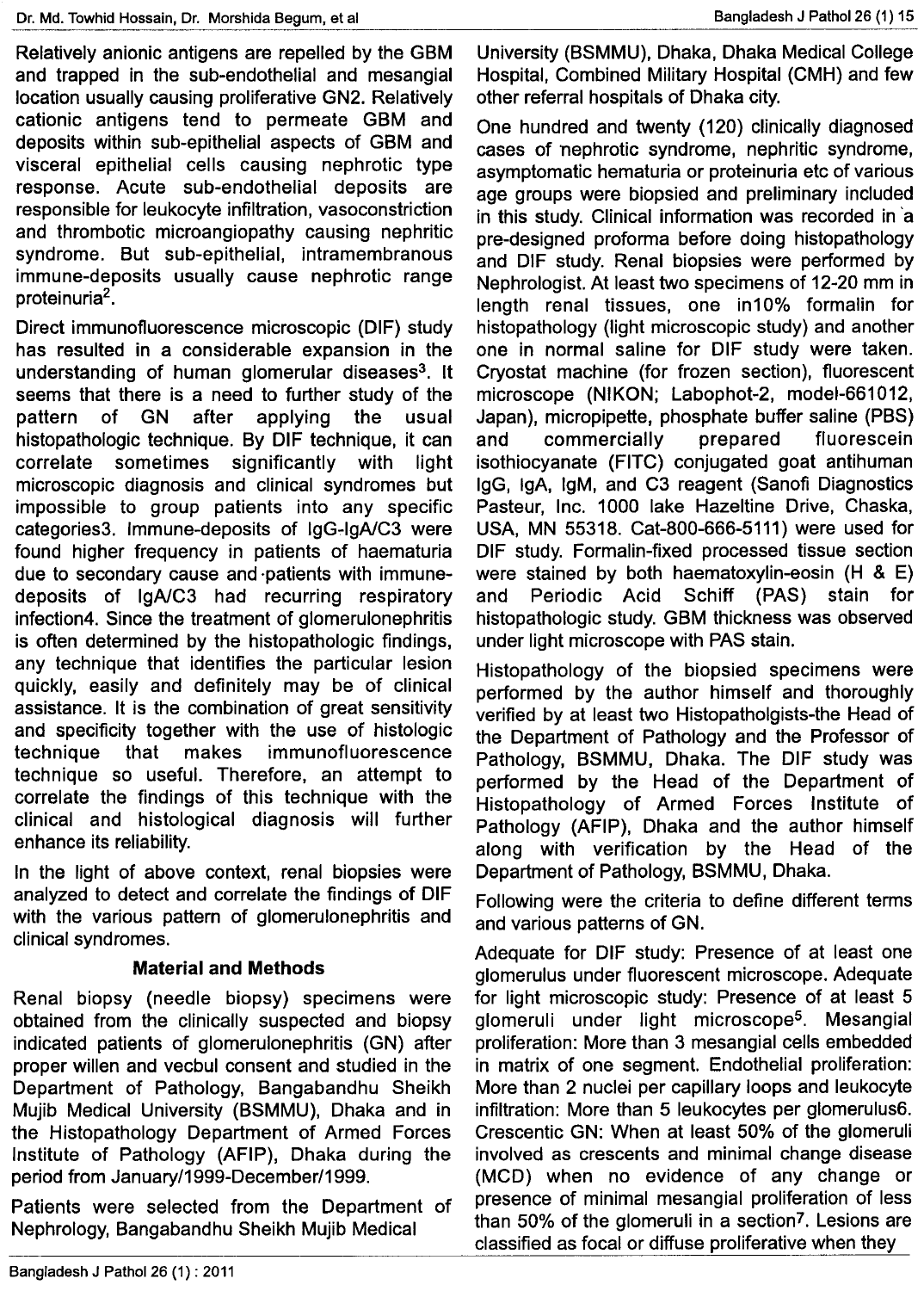involve the minority  $($  < 50%) or majority  $($ ?50%) of glomeruli respectively<sup>2</sup>. IgA nephropathy: Predominant mesangial deposition of IgA along with C3 detected by immunofluorescence microscopy8. Clinical presentation and patterns of 15 cases of IgA nephropathy in this study were evaluated separately. Focal segmental glomerulosclerosis (FSGS): Segmental (one or two lobules) sclerosis with hyalinosis involving portions of fewer than 50% of hyalinosis involving portions of fewer than 50% of the glomeruli in a section. Sclerosis was defined as increase in amount of homogeneous non-fibrillar extracellular material of similar composition to GBM and mesangium.

Membranous GN: Diffuse thickening of GBM due to sub-epithelial deposits of immune complex without evidence of inflammation or cellular proliferation. Membranoproliferative GN: Diffuse thickening of GBM with predominant proliferation of mesangial cells and extension of matrix often with interposition in between the endothelial cells and GBM causing tram-track appearance under light microscope2. Mesangioproliferative GN: Diffuse increase in<br>glomerular cellularity predominantly due to liomerular cellularity predominantly due to mesangial cells often with concomitant increase in mesangial matrix9.

Photographs were taken in both cases of light microscopic and DIF study.

Fluorescein dye conjugated antihuman antibodies (lgG, IgA, IgM and C3) were fixed with the tissue section by ten times diluted anti-sera. Then fall of ultraviolet light into the stained tissue section become excited and emit light of higher wave length to be visible (apple green colour) under fluorescent microscope if there is any antigen in the tissue section. Here antibodies and complement lies within the tissue section (if any) act as antigen and artificially prepared antihuman antibodies and complement act as antibody.

Total number of glomeruli, GBM, mesangial, endothelial and epithelial cells and infiltration of inflammatory infiltrates, tubules, interstitium and blood vessels were observed under light microscope6,7.

Type (lgG, IgA, IgM and C3), pattern (granular or linear), site (GBM or mesangium) and intensity of deposition in the glomeruli were observed under fluorescent microscope. The intensity of FITC staining was graded subjectively from 0 to  $+3$ : 0 being negative and +3 maximum intensity (mild +1; moderate ++2; marked +++3)6.7.

The clinical information were recorded, then histopathological diagnosis of formalin-fixed

processed renal tissue were made based on H&E and PAS stain followed by saline-fixed tissue frozen section under -25 degree centigrade temperature, DIF staining and immunofluorescence microscopic study. These three findings were then correlated and evaluated.

#### **Results**

Out of 120 renal biopsies, 10 cases were labeled as inadequate for histopathologic study and 12 cases showed no glomeruli and inadequate for DIF study. Clinical, histopathological and DIF study were done among remaining 98 cases. Among 98 study cases, 56 were male (57%) and 42 (43%) were female. The age ranged from 8-70 years and mean age of 30.67 years. Mesangioproliferative GN (40.81%; n=98) was the most frequent pattern of GN followed by focal segmental proliferative GN (20.41%), IgA nephropathy (15.31%), MCD (10.21%) and membranoproliferative GN (10.21%) of all age group. The most frequent clinical presentation of the study group was the nephrotic syndrome (61.22%) followed by haematuria (11.22%) and nephritic syndrome (11.22%) (Table-1). Among fifteen cases (15.31%; n=98) of IgA nephropathy, there were 60% mesangioproliferative GN, 26.75% CGN, 6.7% MPGN and 6.75% focal segmental proliferative GN of histopathologic pattern in this study group. Sixty cases (61.22%; n=98) presented with nephrotic syndrome showed as pattern of mesangioproliferative GN (25.51%), focal segmental proliferative GN (11.22%), MCD (10.21%), MPGN (6.13%), membranous GN (4.08%), crescentic GN (2.04%) and lupus nephritis (2.04%). On the other hand, 40 (40.81%) cases of mesangioproliferative GN of this study clinically presented with nephrotic syndrome (25.51%), haematuria (7.15%), nephritic syndrome (1.02%), CRF (1.02%), proteinuria (5.10%) and RPGN (1.02%). Twenty (20.41%) cases of focal segmental ·proliferative GN were clinically presented with nephrotic syndrome (11.21%), haematuria (3.06%), nephritic syndrome (4.08%) and proteinuria (2.04%) (Table-1). Hundred percent of MCD, membranous GN and lupus nephritis, 66.67% of crescentic GN (n=3), 62.51% of mesangioproliferative GN (n=40), 55% of focal segmental proliferative GN (n=20) and 60% of membranoproliferative GN (n=10) were presented with nephrotic syndrome. Sixty-seven percent (66.67%; n=3) of FSGS, 20% of focal segmental proliferative GN (n=20), 100% of diffuse proliferative GN (n=2) and 30% of membranoproliferative GN (n=10) were presented with nephritic syndrome.

Forty-seven percent of IgA nephropathy (n=15),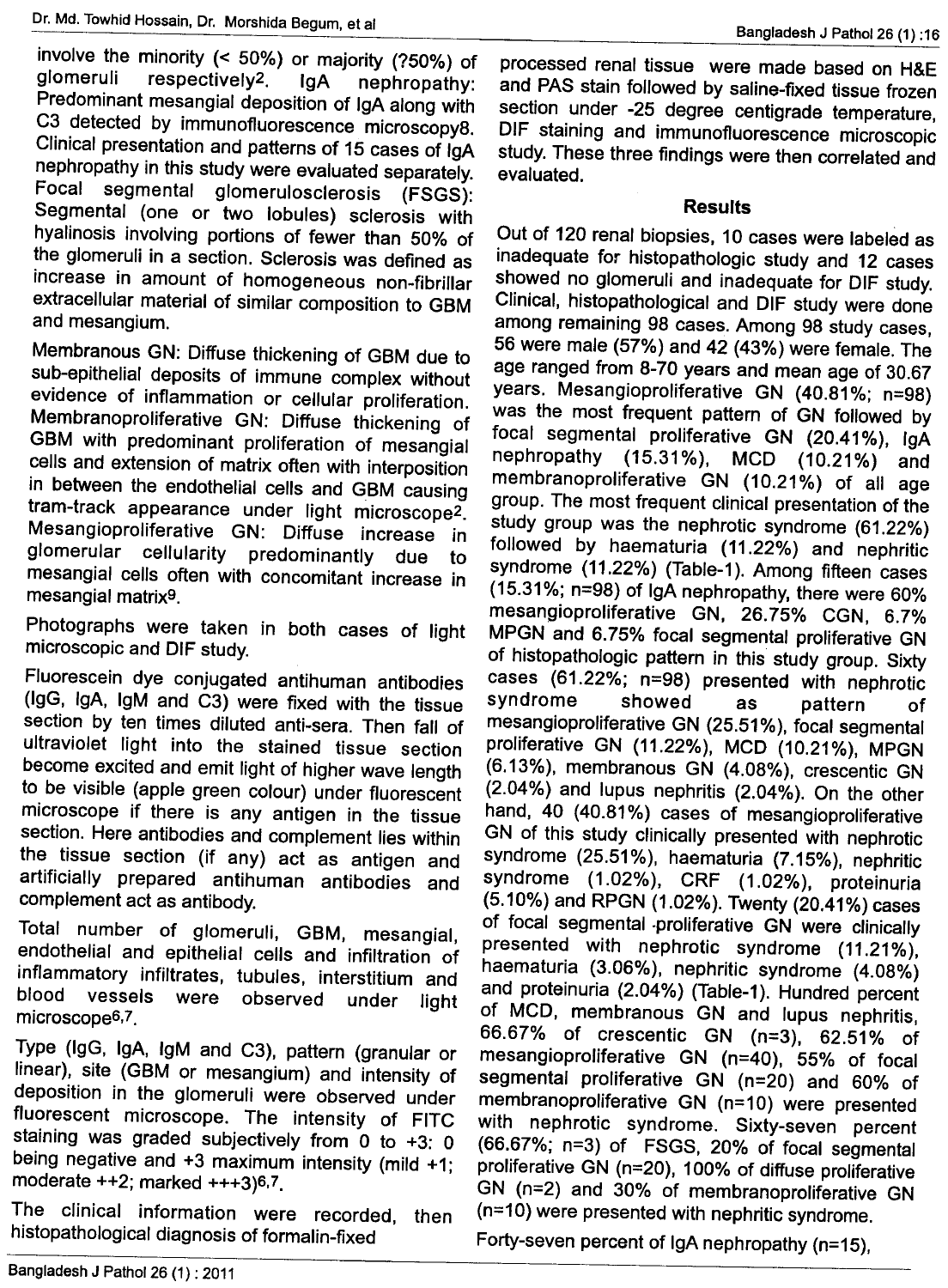17.5% of mesangioproliferative GN (n=40), and 10% of membranoproliferative GN (n=10) were presented with haematuria. Among 110 histopathologically adequate cases, 12 cases were left out from DIF study because of 'no glomeruli' under fluorescent microscope. DIF study was done in the rest 98 cases of which 49 cases (50%) were DIF positive and another 49 cases (50%) DIF negative (Table-11). The sites of deposition were predominantly in the mesangium in case of IgA nephropathy, mesangioproliferative GN, FSGS and focal segmental proliferative GN and in the GBM in case of membranous and membranoproliferative GN. All of the glomerular depositions were granular in pattern. The most frequent type of single immunedeposits in various combination was C3 (98%, n= 49) followed by IgG (67.35%, 33 out of 49 cases) and IgA (40%). The most frequent combination of deposits were IgG+C3 found in 18 cases (36.73%, n=49) followed by IgA+C3 in (20.41%) cases (Table-111). Most frequent presentation in IgA nephropathy was haematuria (46.7%; n=15) followed by nephrotic syndrome (26.7%). The most frequent pattern of GN in IgA nephropathy was mesangioproliferative GN (60%; n=15). In IgA nephropathy, depositions were mesangial, granular and mostly IgA along with mild deposition of C3 combination. DIF positivity of IgA nephropathy, MGN, MPGN and diffuse proliferative GN and lUpus nephritis of the present study were cent percent but positivity of mesangioproliferative GN, MCD and crescentic GN were 36.67,18.18 and 33.33 percent respectively (Table-1V).

| 1<br>ы<br>- |  |
|-------------|--|
|             |  |

Correlationofclinicalpresentationadhistopathologic pattem(n=98) ----\_ ..\_-----\_ ..\_..-.\_---~---\_. \_\_ .\_--~--

| <b>Pattern of Glomerulonephritis</b><br>Clinical<br>features |                                |                                        |                       |                       |                  |                  |                  |              |              |              |                 |
|--------------------------------------------------------------|--------------------------------|----------------------------------------|-----------------------|-----------------------|------------------|------------------|------------------|--------------|--------------|--------------|-----------------|
|                                                              | Meangroot<br><b>Huthe</b><br>œ | Focal<br>secretarial<br>$\blacksquare$ | WO <sub>1</sub>       | WOI                   | MCN<br>i: GN     | FSGS             | <b>Createric</b> | DPCN         | CON<br>nomik | Lupus        | Tota            |
| Neohodic                                                     | z<br>(25.51)                   | Ħ<br>(11.22)                           | 10<br>(10.21)         | 06<br>(6.13)          | O.<br>(4.03)     | œ                | 62<br>(2.04)     | 仙            | œ            | 92<br>(2.04) | œ<br>(61.22)    |
| Hensburg                                                     | O7<br>(7.15)                   | œ<br>(3.06)                            | w                     | O1<br>(1.02)          | $\boldsymbol{0}$ | $\boldsymbol{0}$ | 00               | œ            | œ            | œ            | Ħ<br>(11.22)    |
| Nachdin                                                      | 01                             | O.                                     | œ                     | ø                     | 60               | œ                | œ                | ĝ1           | 00           | O,           | Ħ               |
|                                                              | (1.02)                         | (4.08)                                 |                       | (3.06)                |                  | (2.04)           |                  | (1.02)       |              |              | (11.22)         |
| <b>CRF</b>                                                   | 01<br>(1.02)                   | 00                                     | $\boldsymbol{\omega}$ | $\boldsymbol{\omega}$ | 00               | 01<br>(1.02)     | 00               | 01<br>(1.02) | 03<br>(3.06) | 00           | œ<br>(6.13)     |
| Prote<br>krunia                                              | 05<br>(5.10)                   | O2<br>(2.04)                           | 00                    | 00                    | 00               | 00               | 50               | 00           | 00           | 8            | 07<br>$(07-15)$ |
| CRF                                                          | 01<br>(1.02)                   | 00                                     | 00                    | 00                    | 00               | 00               | 01<br>(1.02)     | 00           | 01<br>(1.02) | 00           | 03<br>(6.13)    |
| <b>RPGN</b>                                                  | 40<br>(40.81)                  | 20<br>(20.41)                          | 10<br>(10.21)         | 10<br>(10.21)         | 04<br>(40.08)    | 03<br>(3.06)     | 03<br>(3.06)     | 02<br>(2.04) | 04<br>(4.08) | 02<br>(2.04) | 98<br>(100)     |

# **Table-II**

| Histopathologic pattern and DIF findings in 98 study cases |          |              |              |              |              |  |
|------------------------------------------------------------|----------|--------------|--------------|--------------|--------------|--|
| Pattern                                                    | Cases    | DIF positive |              | DIF negative |              |  |
| Mesangioproliferative GN                                   | 30       | 11           | 36.67        | 19           | 63.33        |  |
| Focal segmental proliferative GN                           | 18       | 03           | 16.67        | 15           | 83.33        |  |
| lgA nephropathy                                            | 15       | 15           | 100          | 00           | 000          |  |
| Minimal change disease                                     | 11       | 02           | 18.18        | 09           | 81.82        |  |
| Membranoproliferative GN                                   | 08       | 08           | 100          | 00           | 000          |  |
| <b>Membranous GN</b>                                       | 04       | 04           | 100          | 00           | 00           |  |
| <b>FSGS</b><br>Crescentic GN                               | 03<br>03 | 00<br>01     | 000<br>33.33 | 03<br>02     | 100<br>66.67 |  |
| Diffiuse prolifeative GN                                   | 02       | 02           | 100          | 00           | 000          |  |
| Chronic glomerulonephritis                                 | 01       | 00           | 000          | 01           | 100          |  |
| Lupus nephritis                                            | 02       | 02           | 100          | 00           | 00           |  |
| Total                                                      | 98       | 49           | 50           | 49           | 50           |  |
|                                                            |          |              |              |              |              |  |

## **Table-III**

Distribution of immunoglobulin IgG, IgA, IgM an C3 of 49 DIF positive

| Immunoglobulin and C3 | No.of cases (n=49) | Percentage |  |
|-----------------------|--------------------|------------|--|
| $lgG + C_3$           | 18                 | 36.73      |  |
| $IgA+C3$              | 10                 | 20.41      |  |
| $lgG+lgM+C_3$         | 06                 | 12.24      |  |
| IgA+IgG+C3            | 05                 | 10.20      |  |
| IgG+IgA+IgM+C3        | 04                 | 08.16      |  |
| $IgM+C3$              | 03                 | 6.12       |  |
| $lgA+lgM+C_3$         | 01                 | 04.04      |  |
| C3 alone              | 01                 | 04.04      |  |
| igM alone             | 01                 | 04.04      |  |
| Total                 | 49                 | 100        |  |

#### Table-1V

Comparative study of DIF positive cases by different authors

| Pattern of GN               |                        | DIF positive findings in percentage |                      |                   |                 |                |                  |
|-----------------------------|------------------------|-------------------------------------|----------------------|-------------------|-----------------|----------------|------------------|
|                             | Morel-Marogor.<br>1972 | Larsen.<br>1978                     | Metha et al.<br>1983 | Tabassum.<br>1988 | Sharmin<br>1994 | Nabir.<br>1996 | Present<br>study |
| Mesangiopro<br>liferative   | 53.33                  | 85                                  | 45                   | 80                | 70              | 60             | 36.67            |
| Focal proliferative 74.58   |                        | 90.67                               | 65                   | 60                | 50              | 40             | 52.48            |
| <b>MCD</b>                  | 00                     | 60                                  | 57.1                 | œ                 | 00              | 00             | 18.18            |
| Membranous GN 100           |                        | 100                                 | 100                  | 100               | 100             | 100            | 100              |
| <b>MPGN</b>                 | 100                    | 100                                 | 100                  | 100               | 100             | 100            | 100              |
| IgA nephropathy 100         |                        | 100                                 | 100                  | 100               | 100             | 100            | 100              |
| Diffuse proliferative 83.88 |                        | 77.7                                | 100                  | 100               | 100             | 100            | 100              |
| CGN                         | oo                     | 00                                  | 00                   | œ                 | 50              | 00             | 00               |
| <b>Crescentic GN</b>        | 76                     | 65                                  | 33                   | 100               | 100             | 00             | 33.33            |
| <b>FSGS</b>                 | 76.32                  | 40                                  | 60                   | 33.33             | 10              | œ              | 66.67            |
| Lupus nephritis             | 100                    | 100                                 | 100                  | 100               | 100             | 100            | 100              |

#### **Discussion**

In the present study, the maximum number of cases occurred in the 21-30 age group followed by 11-20 and 31-40 age groups. Nephrotic syndrome was the most frequent clinical presentation shown by Cameron, 1980 (57.77%)<sup>100</sup>. Ziauddin et al, 1993 (56.6%)<sup>11</sup> and Rahman et al, 1984 (94%)<sup>12</sup> similar to our study (61.22%). There was a wide variation regarding the commonest pattern of glomerulonephritis yet done in home and abroad.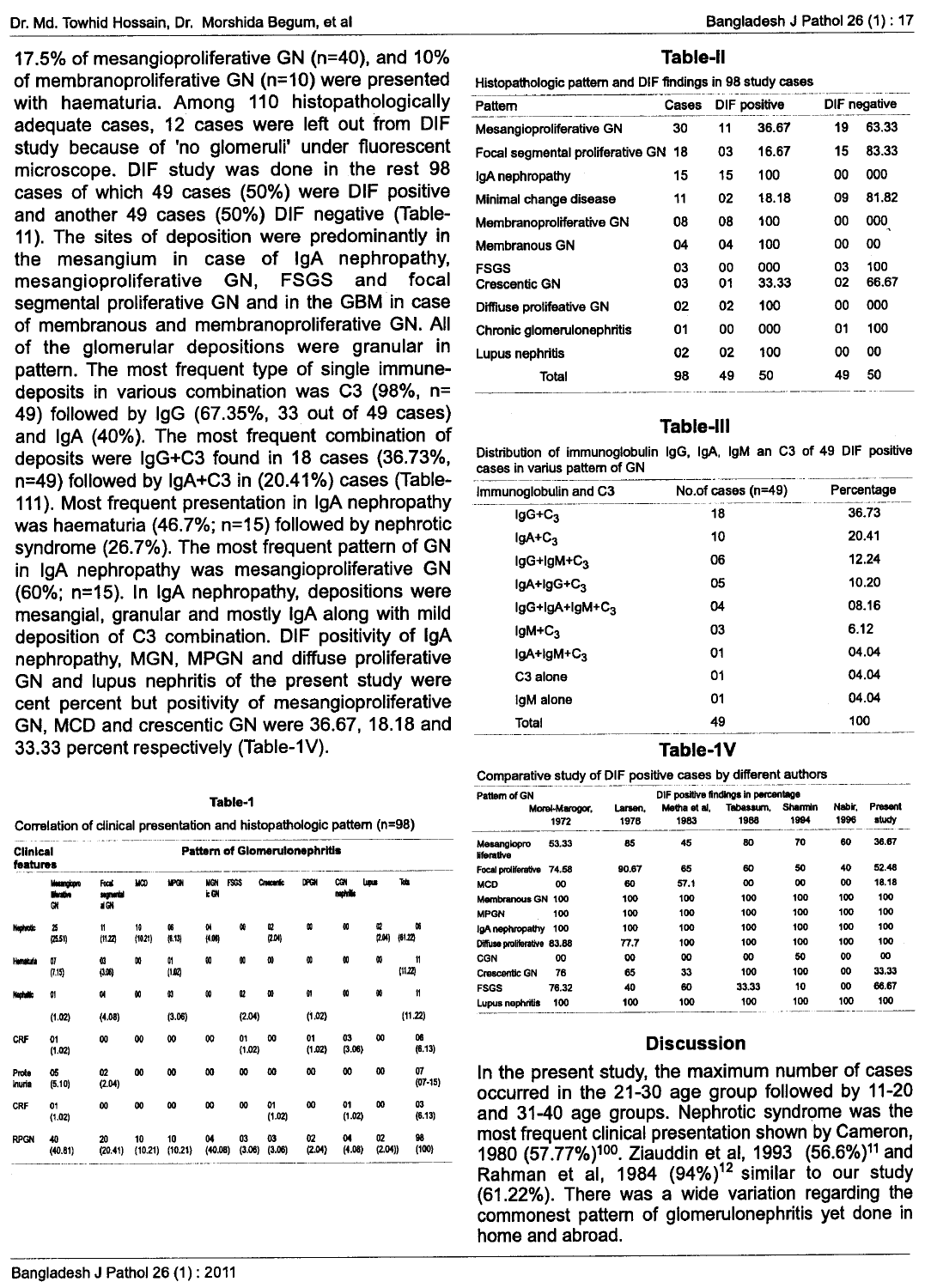In the study of Rahman et al in 1984, Ziauddin et al in1993 and Nabir et al in 1996 showed that MCD, diffuse proliferative GN and focal segmental proliferative GN were the most frequent pattern of GN respectively<sup>13.</sup> But the study of Tabassum, 1988 and Sharmin, 1994 along with our study reveal mesangioproliferative GN is the most frequent pattern of GN<sup>14,15</sup>. Diffuse proliferative GN is the commonest pattern of GN in western world16,17, 18, It needs serial sections and examination of more glomeruli during microscopic study to differentiate MCD from focal segmental proliferative GN. In fact, mesangial cellularity of MCD is an intermediate step in the evolution of MCD to FSGS<sup>19</sup>. By light microscopy, evidence of segmental proliferations may be missed if the biopsy specimen contains an insufficient number of glomeruli. Clinico-pathologic correlation of different patterns of GN in this study group was more or less similar to other studies $^2$ .

In this study, DIF was positive in 49 cases (50%) and negative in another 49 cases (50%). Similar results were obtained by other two investigators done in Bangladesh<sup>14,15</sup>. Our study also reveals predominantly generalized distribution of deposits either in the mesangium or GBM (93.88%) rather than focal (6-12%) which signifies usual generalized involvement of immune-deposits in glomerular diseases. More or less similar findings were reported by other authors <sup>14, 15, 20, 21</sup>

Conventionally, apparently normal glomeruli in light microscope and no deposition in DIF study regarded as MCD. But our study reveals DIF positivity of 18.18% in MCD cases similar with a few other studies<sup>4, 21</sup>. Brenner and Rector in 2004 explained about DIF positivity due to differentiation between mild prominences of mesangial cells as observed in MCD and definite mesangial proliferation is subjective and highly susceptible to artifacts of sectioning and specimen preparation<sup>5</sup>.

The most frequent type of single immune-deposits in various combinations was IgG followed by C3 and IgA in the study of Tabassum, 1988 and Nabir, 1996 dissimilar to our study (C3 followed by IgG and IgA). Regarding most frequent presentation (haematuria), pattern and combination of deposition (lgA+C3) of present study in IgA nephropathy also showed very similar result reported by Sharmin, 1994 and Khan et al, 1990<sup>15, 23</sup>. It was also observed that the type, site, pattern and intensity of immune-depositions greatly modify the clinical presentation and course of GN2. There is a variation of DIF positivity by different authors done in home and abroad<sup>24, 4, 13, 14, 15</sup> (Table-1V).

# **Conclusion**

Our study revealed that many of the glomerulonephritis were immune-deposit mediated causing different patterns of GN and clinical syndromes. IgA nephropathy showed mes angiopr oliferative,membranoproliferative, chronic glomerulo nephritis and focal segmental proliferative phenotypes of GN. In this study, most of the patterns of GN were diagnosed by light microscopy; a few of them such as IgA nephropathy-DIF study was essential. The extent of focal lesion might misjudge in a small biopsy specimen and sections through glomeruli might miss segmental lesions. It needs large samples as well as serial sections with more glomeruli to diagnose MCD, FSGS and focal segmental proliferative GN properly. Though somewhat expensive, DIF was probed to be simple, rapid, sensitive and highly specific diagnostic procedure. The site, type, pattern and intensity of immune-deposits was identified by fluorescent microscope but to identify the exact location of the site (sub-endothelial or sub-epithelial or intramembranous) of immune deposits, electron microscope is needed. It was observed that proper diagnosis and treatment of glomerular diseases depend on correlation of clinical, light and fluorescent as well as electron microscopic study.

We can conclude with an expectation of introducing immunofluorescence technique as an essential diagnostic tool for the evaluation of renal biopsy in Bangladesh.

## References

- 1. Rahman M. Chronic renal failure. Bangladesh renal journal. 1987; vol-6 (2): 39-42.
- 2. Hugh R Brady, Yvonne M, O'Meara, Barry M Brenner. Glomerular Diseases. Glassock RJ, Brenner BM. Harrison's Principles of Internal Medicine. 16th edition. In. New York. Mcgraw-Hill Company. 2005: 1674-1690.
- 3. Larsen S and Brun C. Immune deposits in human glomerulopathy Acta Pathol Microbiol Scand A. 1979 Sep; 87A (5): 321-33.
- 4. Larsen S. Immunofluorescence microscopic findings in minimal or no change disease and slight mesangioproliferative glomerulonephritis. Acta Path Micrbiol Scand. 1978; SectA.86: 521-42.
- 5. Brenner and Rector's THE KIDNEY. 7th edition. Independence square west, Philadelphia. The cutris centre. 2004; Vol-1:1301-1310.
- 6. Rotter W. Colour Atlas of Kidney Biopsy.Alan R. Liss, Inc. New York. 1985;1-54.